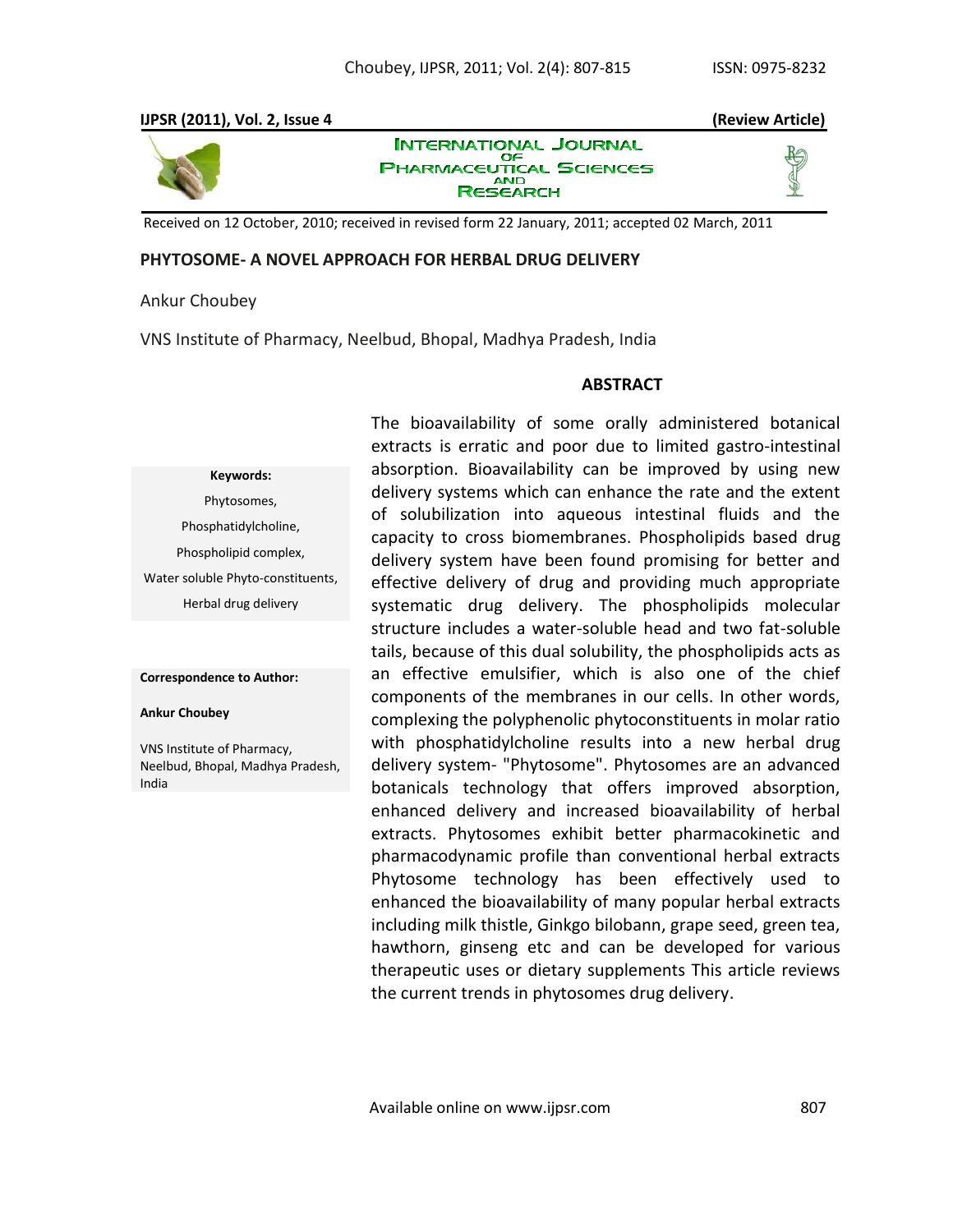**INTRODUCTION:** Over the past century pharmacological and chemical studies have been performed on a lot of plant extracts in order to know their chemical composition and confirm their indications of traditional medicine. Herbal drugs containing bioactive constituents are mainly water soluble molecules. However, many flavonoid which are water soluble phytoconstituents like to be poorly absorbed  $^1$  due to their poor miscibility with oils and other lipids or due to their multiplering large size molecules which cannot be absorbed by simple diffusion, severely limiting factors are available for their ability to pass across the lipidrich outer membranes of the enterocytes of the small intestine. Polyphenols (Water-soluble phytoconstituents) molecules can be converted into lipid-compatible molecular complexes, which are called Phytosomes.

Phytosomes are more bioavailable in comparison to simple herbal extracts. They have enhanced capacity to cross the lipid rich biomembranes and finally reaching the blood  $^2$ . The lipid-phase substances employed to make phytoconstituents, lipid compatible are phospholipids from soy, mainly phosphatidylcholine (PC). Phospholipids are complex molecules that are used in all known life forms to make cell membranes. The term "Phyto" means plant while "some" means cell-like. The Phytosomes process itself produces a little cell whereby the valuable component of the herbal extract is protected from destruction by digestive secretions and gut bacteria  $^3$ .

Flavonoids are the most important group of phytochemicals. Flavonoids are the class of compounds that have referred to be a natural biological response modifier which acts as powerful antioxidants that providing remarkable protection against oxidative and free radical damage. Various flavonoids which have shown antioxidant activity 50 to 200 times more potent than vitamin C or E.

we can use certain flavonoids-rich extracts that referred as "tissue specific antioxidants" due to their ability of concentrated in specific body tissue 4 .

Phytosomes is a patented technology developed by a leading manufacturer of drugs and nutraceuticals, whereby the individual component of a standardized plant extracts are bound to phosphatidylcholine - an emulsifying component to produce lipid compatible molecular complexes, called as Phytosomes and so vastly improve their absorption and bioavailability <sup>5</sup>.

There are many plant drugs that are incorporated to Phytosomes process as herbal extracts including *Ginkgo biloba, grape seed, hawthorn, milk thistle, green tea,* and *ginseng* .Phytosomes are more bioavailable as compared to conventional herbal extracts owing to their enhanced capacity to cross the lipoidal biomembrane and finally reaching the systemic circulation. So, Phytosomes has been a novel approach for the herbal drug delivery  $^6$ .

**Method of preparation:** Phytosomes are complexes chemical mixtures which are prepared by reacting from with one or two mole of natural or synthetic phospholipids phosphatidyl ethanolamine or phosphatidyiserine with one mole of component. For example, flavolignanans, either alone or in the natural mixture in aprotic solvent such as- dioxane or acetone from which complex can be isolated by precipitation with non solvent such as aliphatic hydrocarbons or lyophilization or by spray drying. In the complex formation of Phytosomes the ratio between these two moieties is in the range from 0.5-2.0 moles.

The most preferable ratio of phospholipids to flavonoids is 1:1  $^7$ . In the Phytosomes preparations, phospholipids are selected from the various group such as, phosphatidyl, ethanolamine, phosphatidylcholine, soy lecithin, from bovine or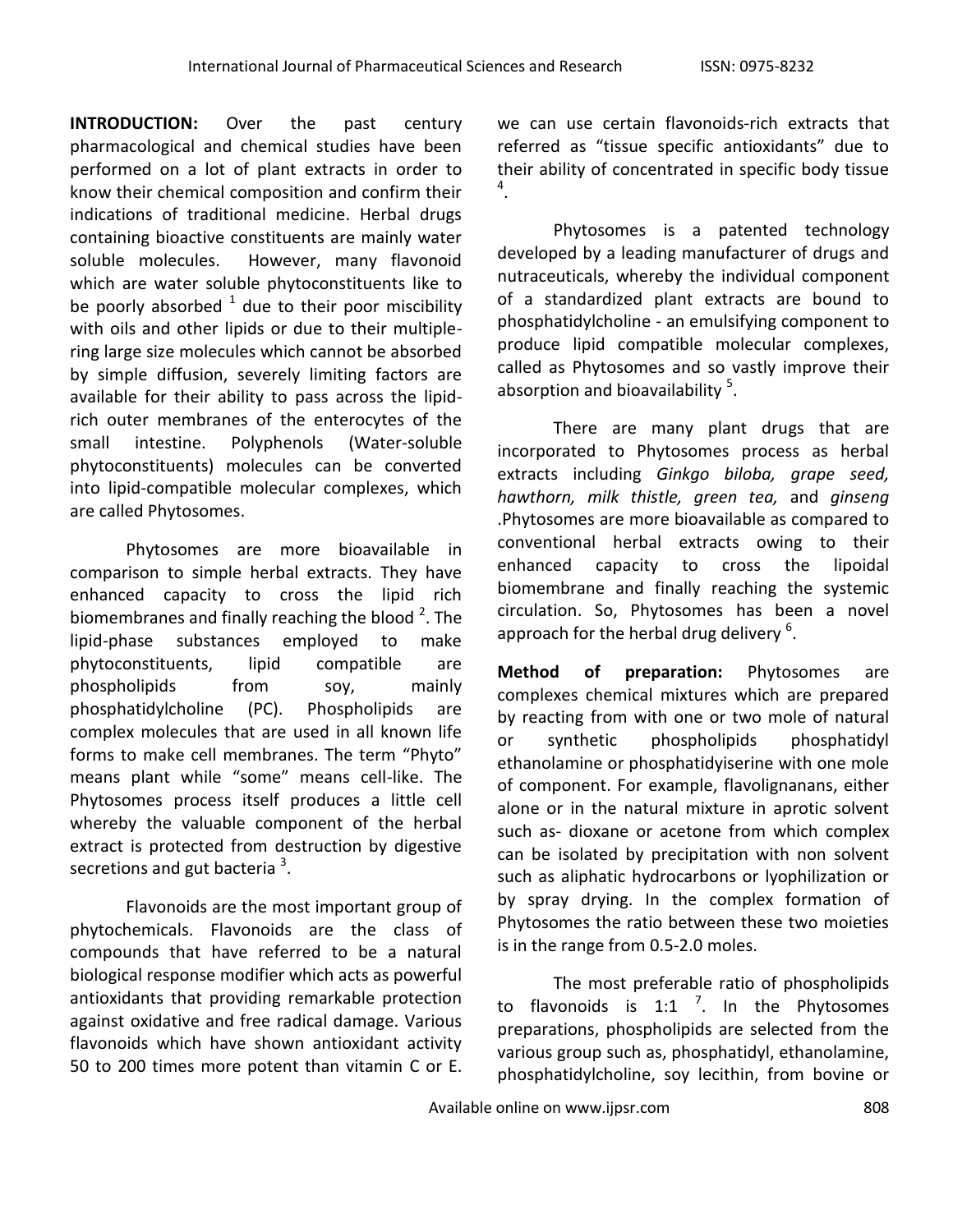swine brain or dermis, phosphatidyiserine in which acyl group may be same or different and mostly derived from palmitic, stearic, oleic and linoleic acid. Flavonoids are selected from the group consisting of quercetin, kaempferol, quercretin-3, rhamnoglucoside, quercetin- 3- rhamnoside, hyperoside, vitexine, diosmine, 3- rhamnoside, (+).

Some liposomal drugs complex operate in the presence of the water or buffer solution where as phytosomes operate with the solvent having a reduced dielectric constant. Flavonoid which is the Starting material of component is insoluble in chloroform, ethyl ether or benzene. They become extremely soluble in these solvents after forming phytosomes. This chemical and physical property change is due to the formation of a true stable complex<sup>8</sup>.

**How Phytosomes differ from liposome:** Likewise Phytosomes, a liposome is formed by mixing phosphatidylcholine with water soluble substance in definite ratio. The phosphatidylcholine molecules surround the water soluble substance in which no chemical bond is formed. There are hundreds or even thousands of phosphatidylcholine molecules surrounding the water-soluble compound.

# **TABLE 1: COMMERCIAL PHYTOSOME PREPARATIONS 10, <sup>11</sup>**

In contrast, with the Phytosomes process the plant components and the phosphatidylcholine actually form a 1:1 or a 2:1 molecular complex depending on the substance(s) complexed, in which chemical bond is formed. This difference shows that Phytosomes being much better absorbed than liposome showing better bioavailability. Phytosomes have also been found superior than liposome in topical and skin care products  $9$ .



**FIG. 1: PHYTOSOMES DIFFER FROM LIPOSOMES** 

| <b>Phytosomes</b>           | Phytoconstituent complexed with Phosphatidylcholine | Indication                                                     |
|-----------------------------|-----------------------------------------------------|----------------------------------------------------------------|
| Silybin Phytosome TM        | Silybin from Silymarin                              | Food Product, antioxidant for Liver and skin.                  |
| Ginkgo Phytosome TM         | 24 % ginkgoflavonglycosides from Ginkgo biloba      | Protects brain and vascular lining, Anti-skin<br>ageing agent. |
| Panax ginseng Phytosome TM  | 37.5 % ginsenosides from roots of Panax ginseng     | Food Product.                                                  |
| Green Tea Phytosome TM      | Epigallocatechin 3-O- gallate from Camelia sinensi  | Food Product, Systemic antioxidant, Cancer<br>protectant.      |
| Super Milk thistle Extract  | Silybin from Silymarin                              | Food Product; antioxidant for liver and skin.                  |
| Grape seed (PCO) Phytosomes | Procyanidolic oligomers (PCOs) from grape Seeds     | Food Product; protects against heart                           |
| Hawthorn Phytosomes         | <b>Flavonoids</b>                                   | Food Product.                                                  |
| Centella Phytosome          | <b>Terpenes</b>                                     | Vein & skin disorders.                                         |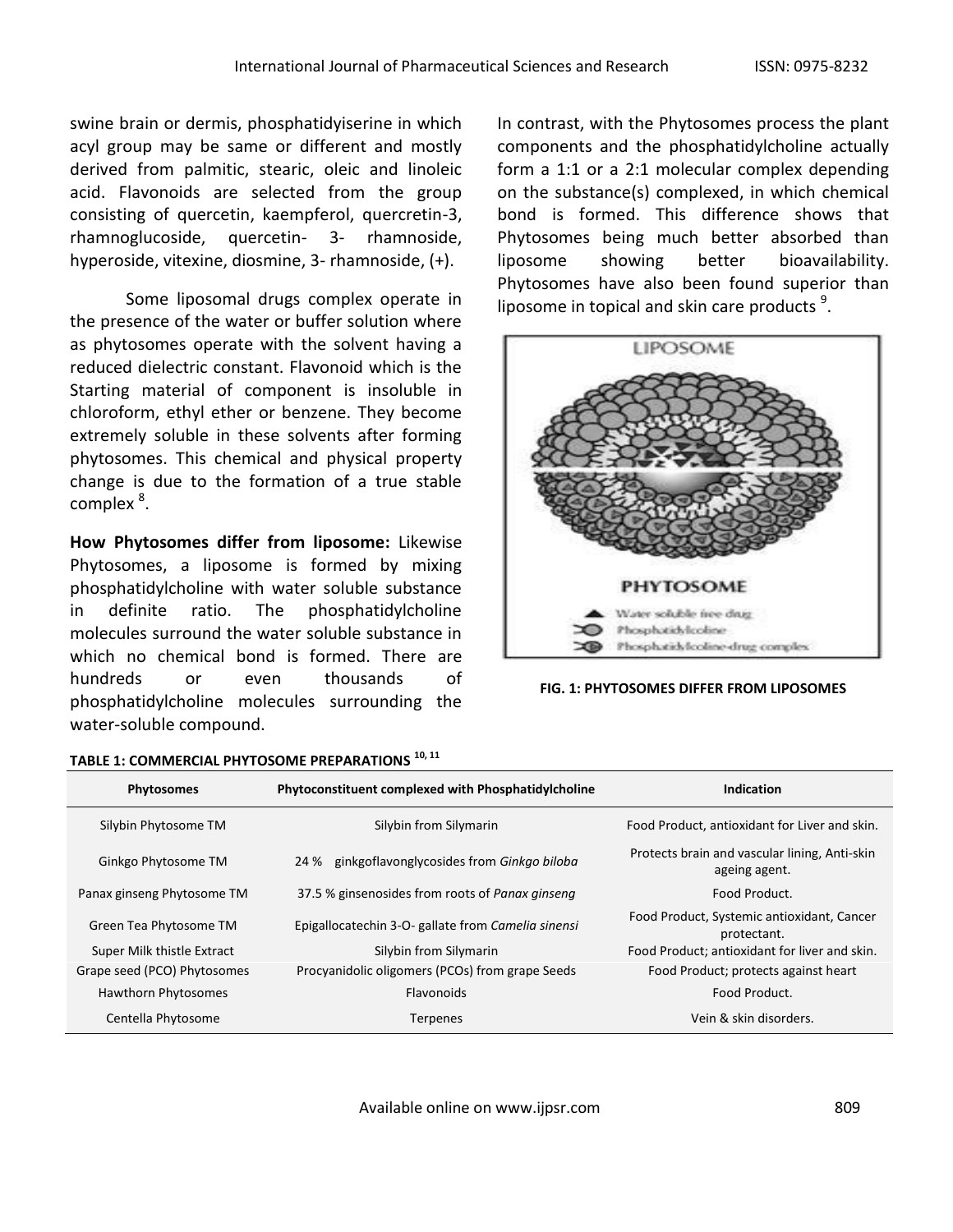## **Properties of Phytosomes**

 **Chemical properties:** Phytosomes are novel complexes formed between the natural product and natural phospholipids, like soy phospholipids. Such a complex is obtained by reaction of stoichometric amounts of phospholipid and the substrate in an appropriate solvent. On the basis of spectroscopic data it has been shown that the interaction of phospholipid-substrate is due to the formation of hydrogen bonds between the polar head of phospholipids (i.e. phosphate and ammonium groups) and the polar functionalities of the substrate.

When it treated with water, phytosomes assumes a micellar shape which formed the liposomal-like structures, In liposome the active principle is floating in the layer membrane, while in phytosomes the active principle is anchored to the polar head of phospholipids, becoming an integral part of the membrane for example in the case of the catechindistearoyl phosphatidylcholine complex, there is the formation of H-bonds between the phosphate ion on the phosphatidylcholine side and the phenolic hydroxyls of the flavone moiety.



**FIG. 2: PHOSPHATIDYLCHOLINE COMPLEX**

**Phosphatidylcholine:** This can be assumed from the comparison of the NMR of the complex with the precursors of complex. The signals of the fatty chain are almost unchanged. Such evidences inferred that the two long aliphatic chains are wrapped around the active principle, producing a lipophilic envelope, which shields the polar head of the phospholipid and the catechin  $^{12}$ .

 **Biological Properties**: Phytosomes are advanced botanical technology that offers improved absorption, enhanced delivery and increased bioavailability of herbal extracts phytosomes over the non complexed botanical derivatives has been demonstrated by pharmacokinetics studies or by pharmacodynamic tests in experimental animals and in human subjects  $^{13}$ .

**The Phytosome Technology:** The flavonoid and terpenoid constituents of plant extracts provide them for the direct binding to phosphatidylcholine. Phytosomes results from the reaction of a stoichometric amount of the phospholipid (phosphatidylcholine) with the standardized extract or polyphenolic constituents in a non polar solvent  $14$ . Phosphatidylcholine is a bifunctional compound, the phosphatidyl moiety being lipophilic and the choline moiety being hydrophilic in nature. In particular, the choline head of the phosphatidylcholine molecule binds to these compounds while the lipid soluble phosphatidyl portion comprising the body and tail which then envelopes the choline bound material.

Hence, the Phytoconstituents produce a lipid compatible molecular complex with phospholipids, also called as phytophospholipid complex. By specific spectroscopic techniques, it can be demonstrated that the molecules are anchored through chemical bonds to the polar choline head of the phospholipids, as  $^{15, 16}$ . Precise chemical analysis designate that the unit phytosome is usually a flavonoid molecule linked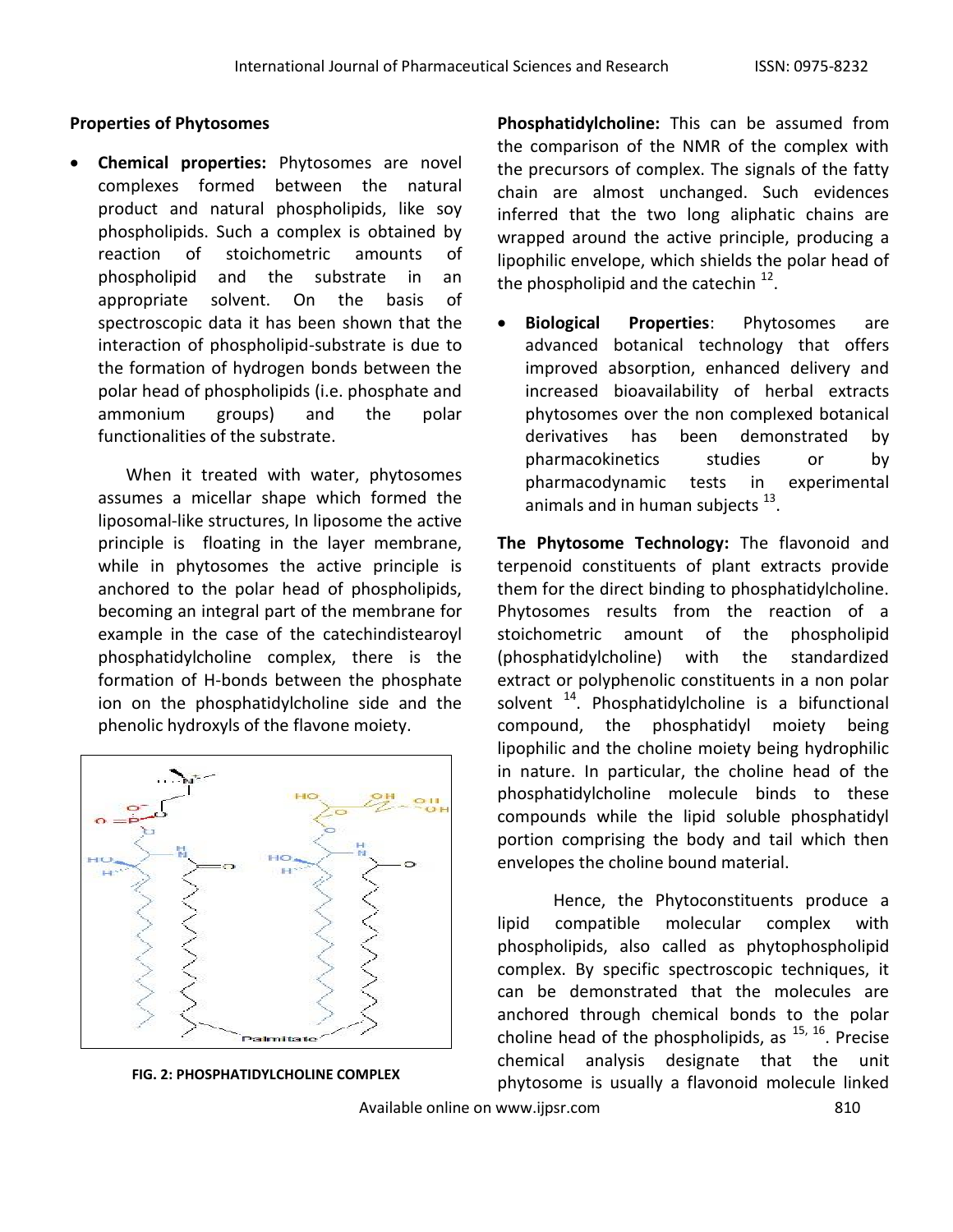with at least one phosphatidylcholine molecule. The result is a little micro sphere or cell is produced. The term "Phyto" means plant while "some" means cell-like. The phytosome technology produces a little cell, whereby the plant extract or its active constituent is protected from destruction by gastric secretions and gut bacteria owing to the gastro protective property of phosphatidylcholine 17 .

**Characterization of Phytosomes:** There are many factors which govern the behavior of phytosomes in both physical and biological system, such as physical size membrane permeability; percent entrapped solutes, chemical composition as well as the quantity and purity of the starting materials. Therefore, the phytosomes are characterized for physical attributes i.e. shape, size, its distribution, percentage drug capture entrapped volume, percentage drug released and chemical composition  $^{18}$ .

**Enhanced bioavailability:** Many researches done which shows improved absorption and bioavailability with phytosomes in comparison to the conventional means. Recent researches shows that Most of the phytosomal studies are focused to *Silybum marianum* (milk thistle) which contains premier liver-protectant flavonoids The fruit of the milk thistle plant contains flavonoids known for hepatoprotective effects<sup>19, 20</sup>. Silybin is the chief and most potent constituent of silymarin, the flavonoid complex from milk thistle. A standardized extract from *Silybum marianum* (milk thistle) is an excellent liver protectant but very poorly absorbed orally.

Yanyu *et al*., prepared the silymarin phytosome and show its pharmacokinetics in rats. In the study after oral administration of prepared Silybin phospholipid complex, the bioavailability of Silybin in rats was increased remarkably due to an impressive improvement of the lipophilic property of Silybin-phospholipid complex and the biological effect of Silybin was improved  $21$ .

Tedesco *et al*., reported Silymarin phytosome show better anti-hepatotoxic activity than silymarin alone. Silymarin phytosome provide protection against the toxic effects of aflatoxin B1 on performance of broiler chicks<sup>22</sup>. Busby et al., reported that the Silymarin phytosome showed a better fetoprotectant activity from ethanolinduced behavioral deficits than uncomplexed silymarin <sup>23</sup>. Grange *et al*., conducted a series of studies on silymarin phytosome that containing a standardized extract from the seeds of *S. marianum*, administered orally and found that it could protect the fetus from maternally ingested ethanol<sup>24</sup>.

Bombardelli *et al*., reported Silymarin phytosomes, in which silymarin (a standardized mixture of flavanolignans extracted) was complexed with phospholipids. Phytosomes showed longer lasting action and much higher specific activity in comparison to single constituents, with respect to percent reduction of odema, inhibition of myeloperoxidase activity, antioxidant and free radical scavenging properties 25 .

Barzaghi *et al*., considered assessing the absorption of Silybin when directly bound to phosphatidylcholine. After administration of single oral doses of Silybin phytosome, Plasma Silybin levels were determined. The results shows that the absorption of Silybin from Silybin phytosome is approximately seven times greater compared to the absorption of Silybin from regular milk thistle extract (70-80 % silymarin content) <sup>26</sup>.

Moscarella *et al*., perform a human study of 232 patients with chronic hepatitis (viral, alcohol or drug induced). They are treated with Silybin phytosome at a dose of 120 mg either twice daily or thrice daily function returned to normal faster in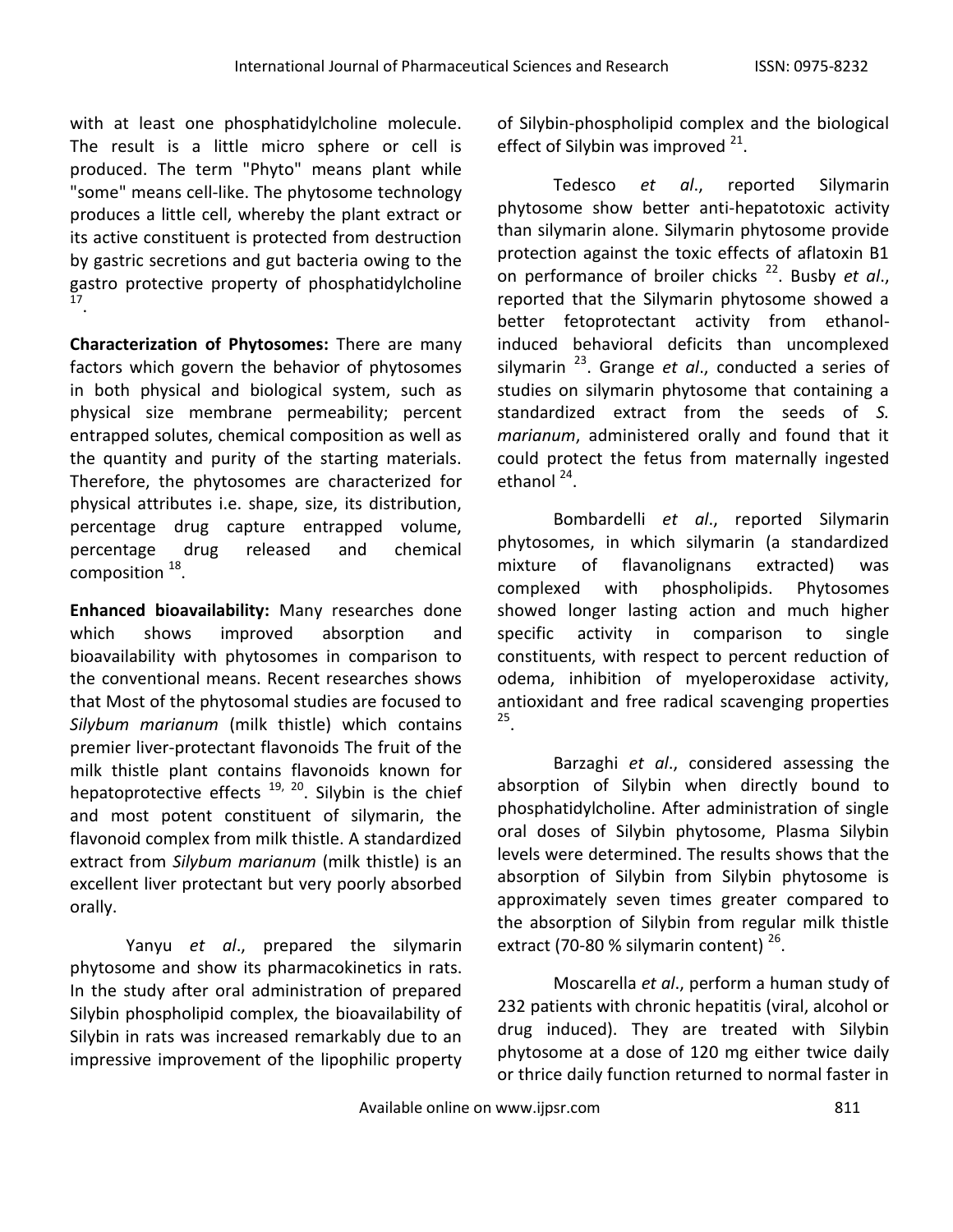patients taking Silybin phytosome compared to a group of commercially available silymarin, 117 controls (49 treated with for up to 120 days, liver untreated or given placebo)<sup>27</sup>.

Studies have shown ginkgo phytosome (prepared from the standardized extract of *Ginkgo biloba* leaves) produced better results than the conventional standardized extract from the plant. In a bioavailability study conducted with healthy human volunteers it was found that the levels of GBE constituents (flavonoids and terpenes) peaked after 3 hours and persisted longer last for 5 hours after oral administration. It was also found that the phytosomal GBE produced greater plasma concentration of terpenes than the nonphytosomal GBE.

Its improved oral bioavailability and good tolerability makes it the ideal Ginkgo product even for long term treatment. Its major indications are cerebral insufficiency and peripheral vascular disorders, and it also can ameliorate reduced cerebral circulation. In studies with ginkgo phytosome in human patients with peripheral vascular disease (e.g. Reynaud's disease and intermittent circulation) it was shown to produce a 30-60% greater improvement compared to regular standardized GBE <sup>28, 29</sup>.

Grape seed phytosome is prepared from grape seed extract containing oligomeric polyphenols (grape proanthocyanidins or procyanidinsrom) of varying molecular size, complexed with phospholipids. The main properties of procyanidin flavonoids of grape seed that they increase the total antioxidant capacity and stimulation of physiological antioxidant defenses of plasma, protective effects against atherosclerosis thereby offering marked protection for the cardiovascular system, protection against ischemia/reperfusion induced damages in the heart, and other organs through a network of mechanisms that extend beyond their great

antioxidant potency <sup>30</sup>. In a study, they uses rabbit model for study. They were fed a high cholesterol diet to rabbit for 6 weeks, to markedly raise their blood cholesterol and induce atherosclerotic lesions in their aortas and carotid arteries. One group of rabbits received grape seed phytosome in their feed for the first 6 weeks, then 4 weeks of the high-cholesterol diet.

These developed significantly less aortic plaque than did the control groups which received conventional standardized grape seed extract in similar regimen. In a randomized human trial, young healthy volunteers received grape seed phytosome once daily for 5 days. The blood TRAP (Total Radical-trapping Antioxidant Parameter) was measured at several time intervals during 1st day, then also on 5th day. Already by 30 mins after administration on 1st day, blood TRAP levels were significantly elevated over the control which received conventional standardized grape seed extract<sup>31</sup>.

Green tea extract generally contains a totally standardized polyphenolic fraction containing epigallocatechin obtained from green tea leaves (*Thea sinensis*) and mainly characterized by the presence of epigallocatechin 3-O-gallate, the key compound. These compounds are potent modulators of several biochemical processes linked to the breakdown of homeostasis in major chronicdegenerative diseases such as cancer and atherosclerosis.

Despite such potential actions green tea polyphenols have very poor oral bioavailability from conventional extracts. The complexation of green tea polyphenols with phospholipids strongly improves their poor oral bioavailability. A study on absorption of phytosomal preparations was performed in healthy human volunteers along with complexed green tea extract following oral administration. Over the study period of 6 hours the plasma concentration of total non flavonoids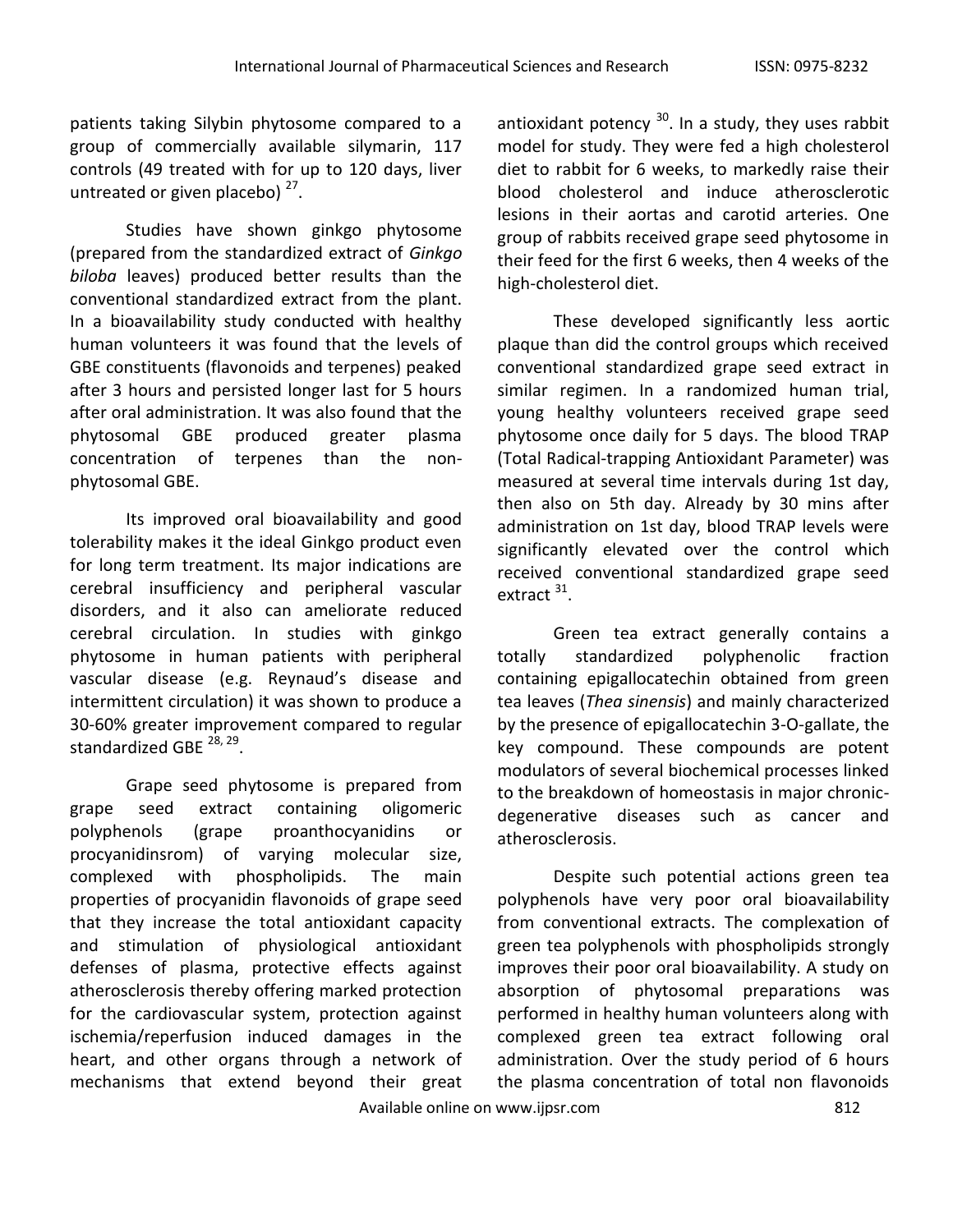was more than doubled when coming from the phytosomal versus the nonphytosomal extract. Antioxidant capacity was measured as TRAP (Total Radical-trapping Antioxidant Parameter). The peak antioxidant effect was a 20% enhancement and it showed that the phytosome formulation had about double the total antioxidant effect  $32$ .

Maiti *et al*., developed the quercetin phospholipid phytosomal complex which showed that the formulation exerted better therapeutic efficacy than the molecule in rat liver injury induced by carbon tetrachloride  $^{33}$ . Recently they developed the phytosomes of curcumin (flavonoid from turmeric, *Curcuma longa*) and naringenin (flavonoid from grape fruit, *Vitis vinifera*) in two different studies  $34, 35$ . The antioxidant activity of the quercetin phospholipid phytosomal complex was significantly higher than pure curcumin in all dose levels tested.

**Advantages of Phytosomes** 36-38 : Phytosomes have the following advantages;

- Phosphatidylcholine used in preparation of phytosomes, besides acting as a carrier also acts as a hepatoprotective, hence giving the synergistic effect when hepatoprotective substances are employed.
- They enhance the absorption of lipid insoluble polar phytoconstituents through oral as well as topical route showing better bioavailability, hence significantly greater therapeutic benefit.
- As the absorption of active constituent(s) is improved, its dose requirement is also reduced.
- Chemical bonds are formed between phosphatidylcholine molecule and phyto constituents, so the phytosomes show better stability profile.
- Added nutritional benefit of phospholipids



**FIG. 3: ORGANIZATION OF THE PHYTOSOME MOLECULAR COMPLEX**

**Recent trends in research on Phytosomes:** Charles K Armes founded Phyto technologies, Inc., dba. Advanced aromatherapy and herbal medicines co. which is manufacturer of concentrated liquid Phytoceutical extractions from plant plus natural medicine and body care products incorporating Phytochemicals components in their formulation. The corporation has been equipped with the foremost technology for extracting the full spectrum of phytochemicals from plants and an operational pilot plant for the production of liquid concentrates thereof. The product of ten years of development, this technology has far ranging applications.

Also transferred into the corporation, is a line of therapeutic herbal mineral bath formulations for contemporary health concerns, an aromatherapy line, plus a natural hair coloring formulation technology (underdevelopment), and an innovative nasal spray.Phyto technologies, Inc. will be market direct to consumers and natural practitioners directly through the internet, where it can be adequately represent its sophisticated products by educational efforts. Additionally, selected products such as the hair coloring line and the nasal spray will be marketed through drug stores and other mass outlets. Moreover, health food stores and such other outlets will be able to purchase on line <sup>39</sup>.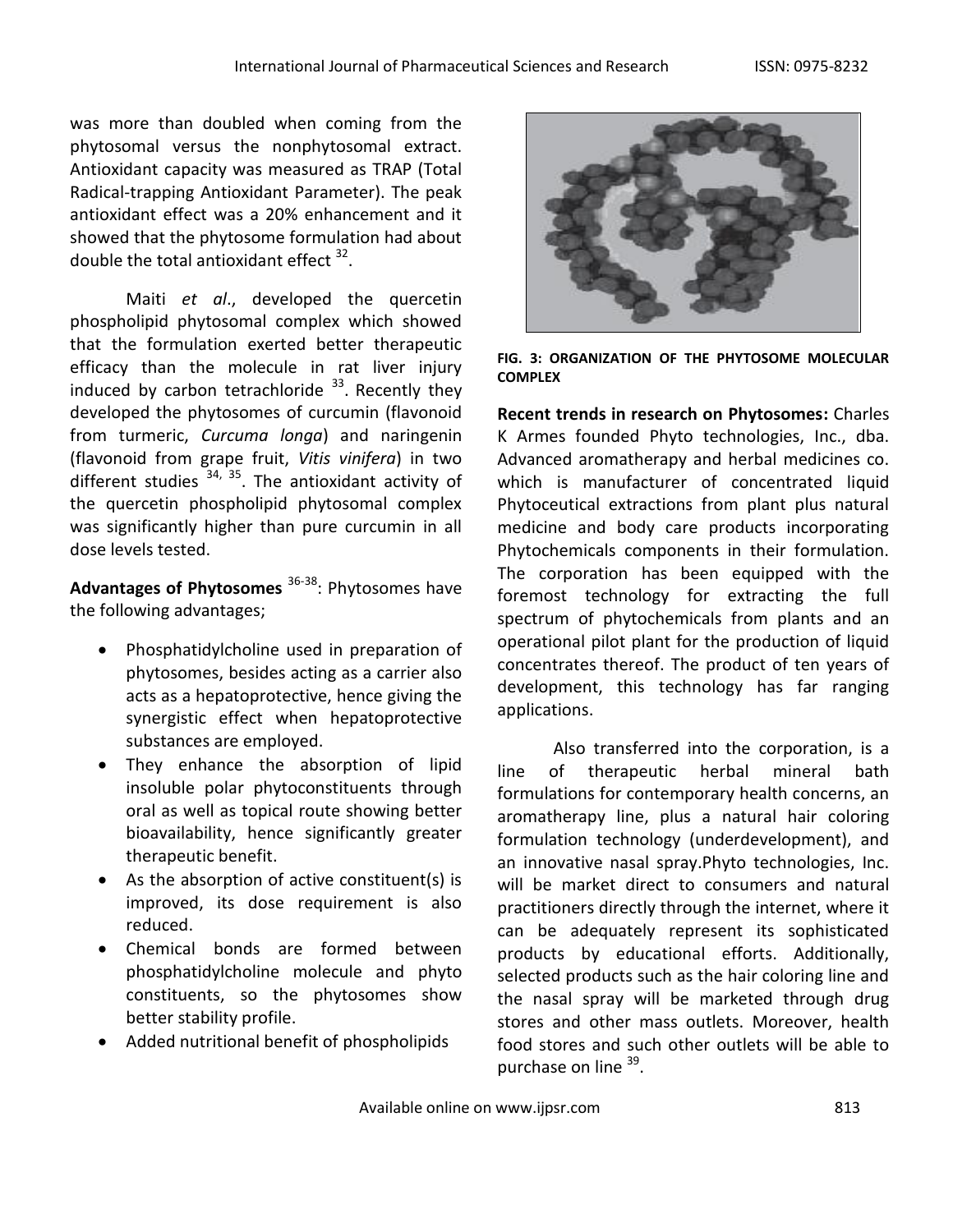**Applications of Phytosomes:** There are many plant drugs that are incorporated to Phytosomes process as herbal extracts including *Ginkgo biloba, grape seed, hawthorn, milk thistle, green tea,* and *ginseng*. Most of the phytosomal studies are focused to Silybum marianum which shows that it contains premier liver-protectant flavonoids. The fruit of the milk thistle plant (S. marianum, Family steraceae) contains flavonoids known for hepatoprotective effects. It was found that Silymarin has been shown to have positive effects in treating liver diseases of various kinds, including inflammation of the bile duct, hepatitis, cirrhosis and fatty infiltration of the liver.

The antioxidant capacity of silymarin significantly boosts the liver's resistance to toxic insults <sup>40</sup>. Silymarin primarily contains three flavonoids of the flavonol subclass. Silybin predominates, followed by silydianin and silychristin. Silybin is a flavonolignan which is probably produced within the plant by the combination of a flavonol with a coniferyl alcohol. It is now known that Silybin is the most potent of the three  $^{41}$ .

Silybin protects the liver by conserving glutathione in the parenchymal cells  $40$ , while PC helps repair and replace cell membranes <sup>42</sup>. These constituents offer the synergistic benefit of sparing liver cells from destruction. In its native form within the milk thistle fruit, Silybin occurs primarily complexed with sugars, as a flavonyl glycoside or flavonolignan Silybin has been extensively researched and found to have impressive bioactivity, albeit limited by poor bioavailability.

**CONCLUSION:** Phytomedicines, complex chemical mixtures prepared from plants, have been used in medicine since ancient times and continue to have widespread popular use Phytosomes are advanced forms of herbal products that are better absorbed, utilized, and as a result produce better results than conventional herbal extracts. Phytosome

preparation is done by non-conventional method. Absorption of phytosome in gastro-intestinal tract is appreciably greater resulting in increased plasma level than the individual component. Complex formation ratio of component and phospholipids is 1:1 and 2:1. Phytosomes forms a bridge between the convectional delivery system and novel delivery system. The Phytosome process has been applied to many popular herbal extracts including Ginkgo biloba, grape seed, hawthorn, milk thistle, green tea, and ginseng.

The flavonoid and terpenoid components of these herbal extracts lend themselves quite well for the direct binding to phosphatidylcholine. Through study of literature reveals that phytosome show promise in reliving the pain and symptoms associated with asthma, arthritis, rheumatism, ulcers, phlebitis, edema, varicose veins, premenstrual syndrome, diabetic retinopathy and hemorrhoids. Phytosomes are used as a medicament and have wide scope in cosmetology. Many areas of phytosome are to be revealed in future in the prospect of pharmaceutical application.

## **REFERENCE:**

- 1. C Manach; A Scalbert; C Morand. Polyphenols; Food sources and bioavailability, American journal of Clin. Nutr, 79,727-47 (2004).
- 2. Bombardelli Ezio; S B Curri; R Della; Loggia, N P Del; A Tubar; PGariboldi;Complexes between phospholipidsand vegetal derivatives of biological interest, Fitoterapia. 60:1-9 (1989).
- 3. Murray; Phytosomes-Increase the absorption of herbal extract. Available at www.doctormurray. com/articles/Silybinhtm.Accessed-Januar18, 2006
- 4. C Marena; P Ampertico; Preliminary clinical development of silepide, a new complex of in Silybin in toxic liver disorders, Planta medical, 1991, 57(S2), A124-5.
- 5. Bombardelli, S.B. Curri, R. Loggia Della, N. P. Del, A.Tubaro, P.Gariboldi. Complexes between phospholipidsand vegetal derivatives of biological interest. Fitoterapia 1989; 60:1-9.
- 6. Sanjib Bhattacharya Pharma Times Vol 41 No. 3 -March 2009.
- 7. Jose Maria Magistretti; Bombardelli Ezio; 1987, U.S. Patent No- EPO209037, Pharmaceutical compositions